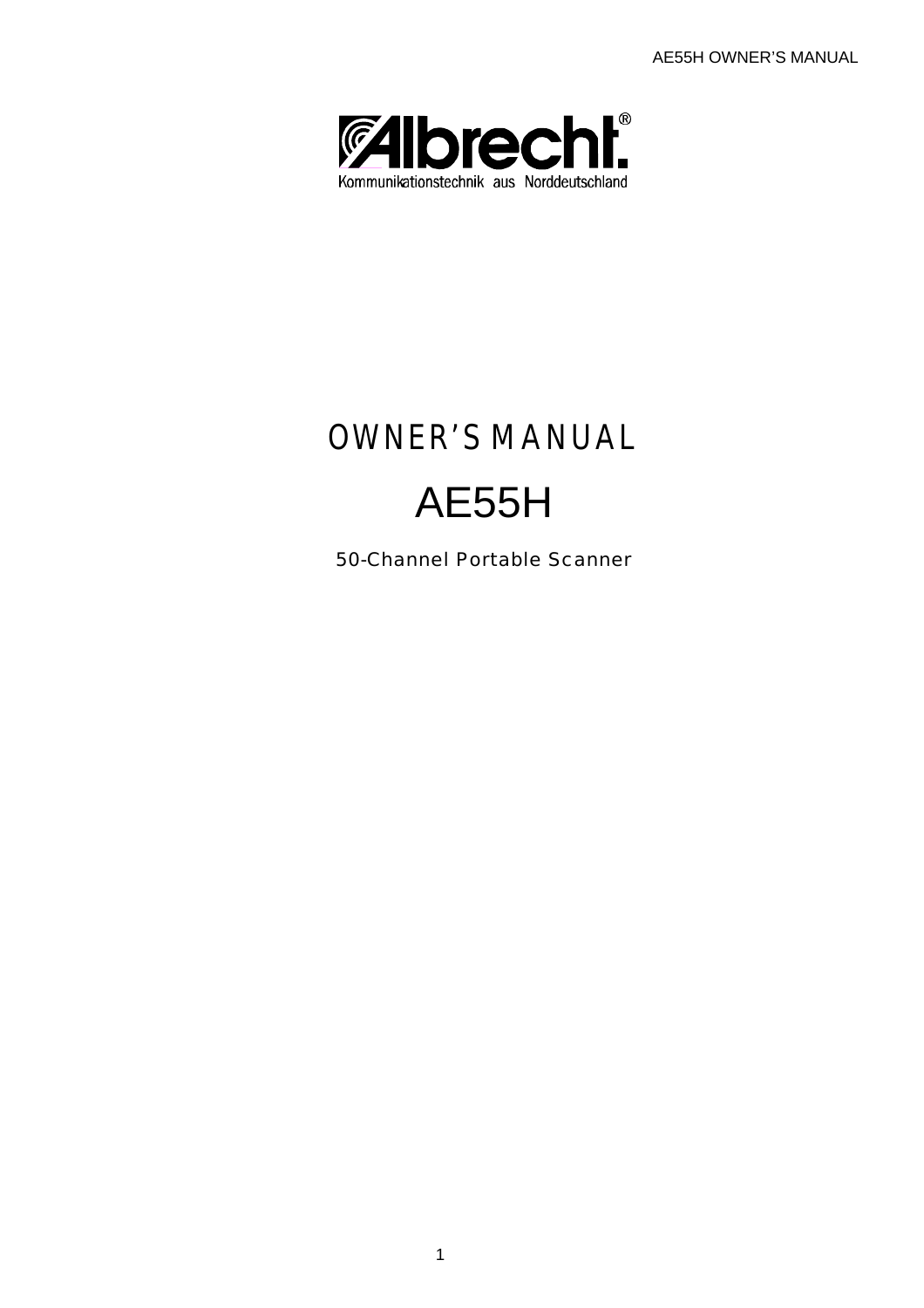## FEATURES

Your new Albrecht AE55H 50-Channel Portable Scanner gives you direct access to over 27,000 exciting frequencies, including police and fire departments, ambulance services, and amateur radio services. You can select up to 50 channels to scan, and you can change your selection at any time.

The secret to your scanner's ability to scan so many frequencies is its custom-designed microprocessor – a tiny, built-in computer.

Your scanner has these special features:

Ten Preprogrammed Search Bands – let you search for transmissions within preset frequency ranges, so you can find interesting frequencies more quickly.

Fifty Channels – let you store up to 50 of your favorite frequencies for easy recall and scanning.

Duplicate Frequency Check – automatically warns you if you try to store a frequency you've already stored, to help you use the scanner's memory more efficiently.

Monitor Memory – lets you temporarily save a frequency located during a direct search, so you can move it to channel storage later.

Channel Lockout – keeps channels you select from being scanned.

Memory Backup – keeps the channel frequencies stored in memory for about 1 hour during a power loss.

Two-Second Scan Delay – delays scanning for 2 seconds before moving to another channel, so you can hear more replies.

Key Lock – lets you lock the keys to help prevent accidentally changing the scanner's programming.

Flexible Antenna with BNC Connector – provides excellent reception. The BNC connector makes it easy to attach and remove the antenna or a variety of optional antennas.

Liquid Crystal Display – clearly displays how the scanner is set and makes it easy to change those settings.

Three Power Options – you can power the scanner from internal batteries (not supplied – including nonrechargeable batteries, rechargeable batteries, or a rechargeable scanner battery pack) or external AC or DC power (using optional adapters).

Your AE55H scanner can receive the following frequency bands: 26-54 MHz 68-88 MHz 137-174 MHz 380-512 MHz

For a list of the frequency ranges in the ten preprogrammed search bands, see "Search Bands".

#### **PREPARATION**

# POWER SOURCES

You can power your scanner from any of four sources:

- . Internal batteries (not supplied) with the provided battery holder
- . A rechargeable scanner battery pack (not supplied)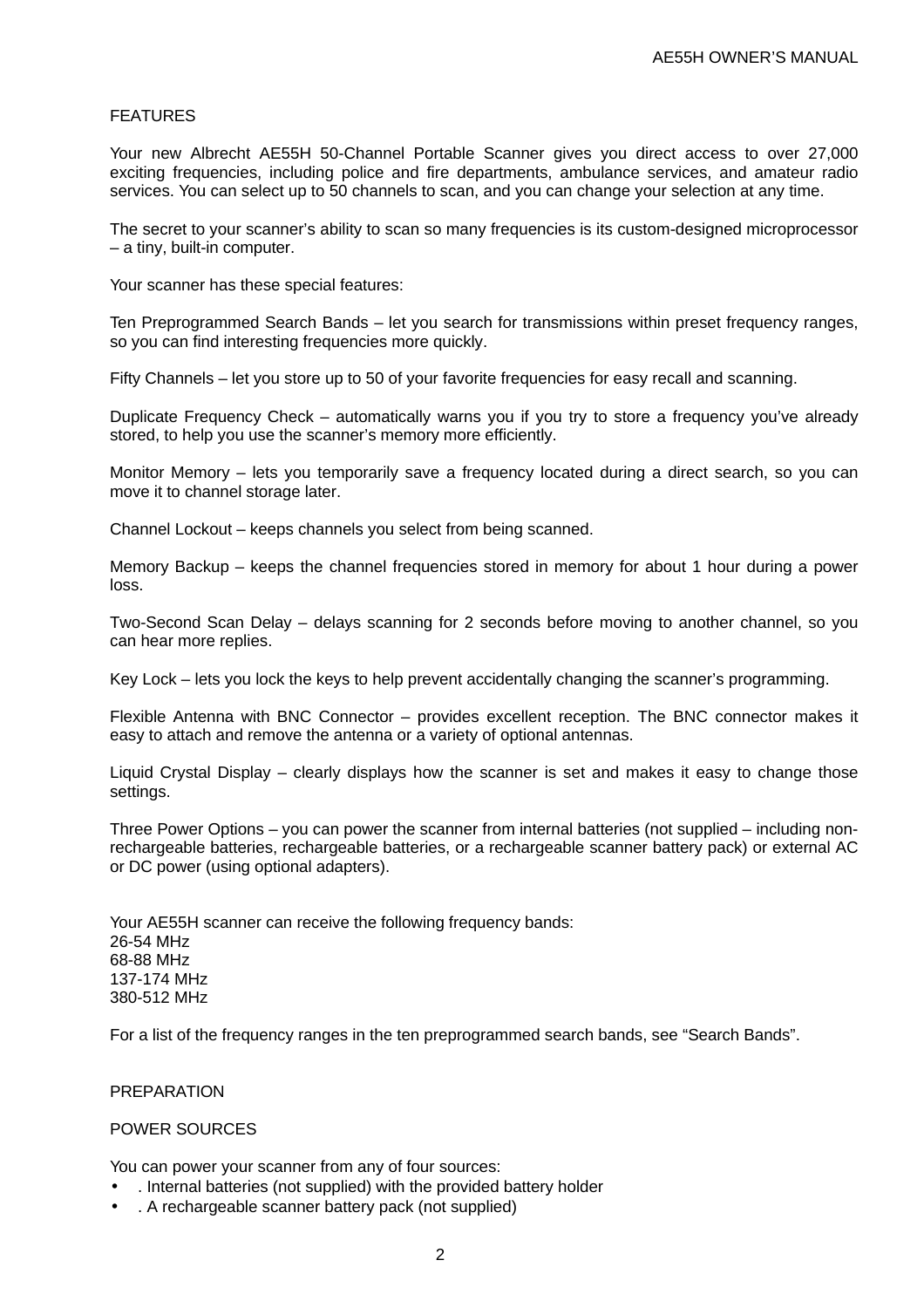- . Standard AC power (using an optional AC adapter)
- . Vehicle battery power (using an optional DC cigarette-lighter adapter)

You can power your scanner from six AA batteries. For the longest operation and best performance, we recommend alkaline batteries. You can also power the scanner using a rechargeable scanner battery pack or rechargeable nickel-cadmium batteries, and recharge it as you use the scanner.

Caution: Do not mix old and new batteries, different types of batteries (standard, alkaline, or rechargeable), or rechargeable batteries of different capacities.

Notes:

- The PWR jack lets you connect an external AC or DC adapter to operate the scanner. Connecting an adapter to PWR disconnects the internal batteries. You can use the PWR jack with either nonrechargeable or rechargeable nickel-cadmium batteries installed.
- The CHG jack lets you connect an external AC or DC adapter to operate the scanner. The internal batteries remain connected when you connect an adapter to CHG, and get recharged when you connect a charger.

Warning: Never use the CHG jack with non-rechargeable batteries! If you try to recharge nonrechargeable batteries, they could get very hot and explode.

#### Battery Install

1. Press down on the battery compartment cover on the bottom of the scanner and slide the cover in the direction of the arrow to remove it.

2. Slide the battery holder out of the battery compartment.

3. If you are installing individual batteries, insert six AA batteries in the battery holder as indicated by the polarity symbols (+ and -) marked on the battery holder.

4. Slide the battery holder or battery pack into the compartment.

Caution: The battery holder or battery pack fits only one way inside the battery compartment. Do not force it.

5. Replace the cover.

When battery power is low, BATT flashes and the scanner beeps about every 3 seconds. Immediately replace all six non-rechargeable batteries or recharge the rechargeable batteries or battery pack.

Caution: Always dispose of old batteries promptly and properly. Do not bury or burn them.

Using Standard AC Power

To power the scanner from AC power, you need an AC adapter.

Cautions:

- You must use an AC adapter that supplies 9 volts and delivers at least 200 milliamps. Its center tip must be set to negative, and its barrel plug must correctly fit the scanner's PWR/CHG jack. The recommended adapter meets these specifications. Using an adapter that does not meet these specifications could damage the scanner or the adapter.
- When you finish using the AC adapter, disconnect it from the AC outlet first. Then disconnect it from the scanner.

Plug the adapter's barrel plug into the scanner's PWR jack. Then plug the adapter's power module into a standard AC outlet.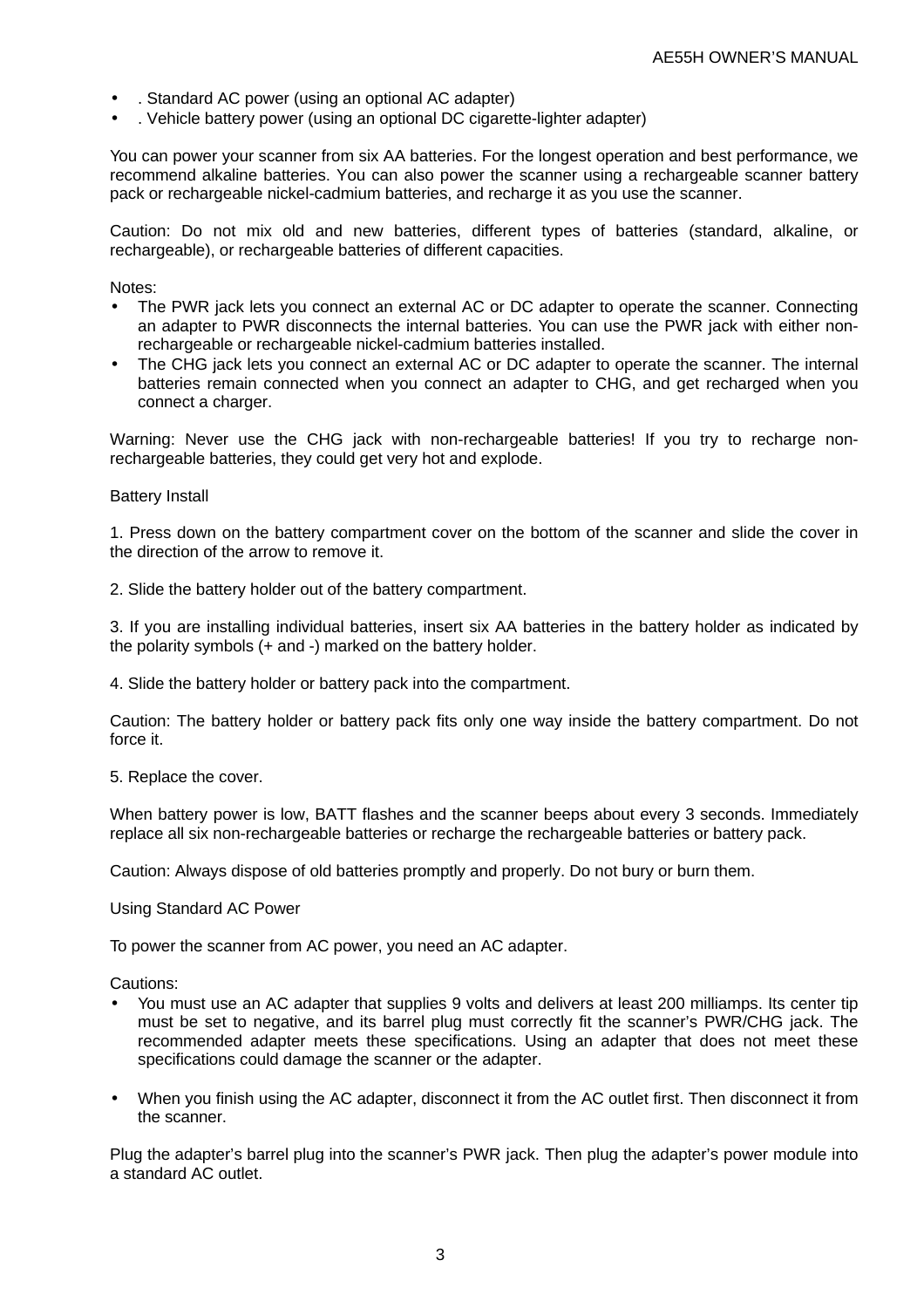# Using Vehicle Battery Power

To power the scanner from your vehicle's cigarette-lighter socket, you need a DC adapter.

Cautions:

- You must use a DC adapter that supplies 9 volts and delivers at least 200 milliamps. Its center tip must be set to negative, and its plug must correctly fit the scanner's PWR/CHG jack. The recommended adapter meets these specifications. Using an adapter that does not meet these specifications could damage the scanner or the adapter.
- To protect your vehicle's electrical system, always plug the adapter into the scanner before you plug it into your vehicle's cigarette-lighter socket. Always unplug the adapter from the vehicle's cigarettelighter socket before you unplug it from the scanner.

Plug the adapter's barrel plug into the scanner's PWR jack. Then plug the adapter's power module into your vehicle's cigarette-lighter socket.

#### Charging a Rechargeable Battery Pack/Rechargeable Batteries

Your scanner has a built-in charging circuit that lets you charge a rechargeable battery pack or rechargeable nickel-cadmium batteries while it is in the scanner. To charge it, simply connect an AC or DC adapter to the scanner's CHG jack.

It takes about 14-16 hours to recharge a battery pack (rechargeable batteries) that is fully discharged. You can operate the scanner while recharging the battery pack (rechargeable batteries), but charging takes longer.

Note: A rechargeable battery pack (rechargeable batteries) lasts longer if you let it fully discharge once a month. To do this, simply use the scanner until BATT flashes and the scanner beeps about every 3 seconds. Then fully charge it.

Important! At the end of a rechargeable battery pack or batteries useful life, it must be recycled or disposed of properly. Contact your local, county, or state hazardous waste management authorities for information on recycling or disposal programs in your area. Some options that might be available are: municipal curb-side collection, drop-off boxes a retailers such as your local store, recycling collection centers, and mailback programs.

#### CONNECTING THE ANTENNA

Follow these steps to attach the supplied flexible antenna to your scanner.

1. Align the slots around the scanner's connector with the tabs on the ANT jack.

2. Press the antenna down over the jack and turn the antenna's base clockwise until it locks into place.

# Connecting an Optional Antenna

The ANT jack on the top of the scanner makes it easy to use the scanner with a variety of antennas. Instead of the supplied antenna, you can attach a different one, such as an external mobile antenna or outdoor base station antenna.

Follow the installation instructions supplied with the antenna, route the antenna cable to the scanner, then connect it to the ANT jack.

Warning: Use extreme caution when installing or removing an outdoor base station antenna. If the antenna starts to fall, let it go! It could contact overhead power lines, if the antenna touches a power line, contact with the antenna, mast, cable or guy wires can cause electrocution and death! Call the power company to remove the antenna. Do not attempt to do so yourself.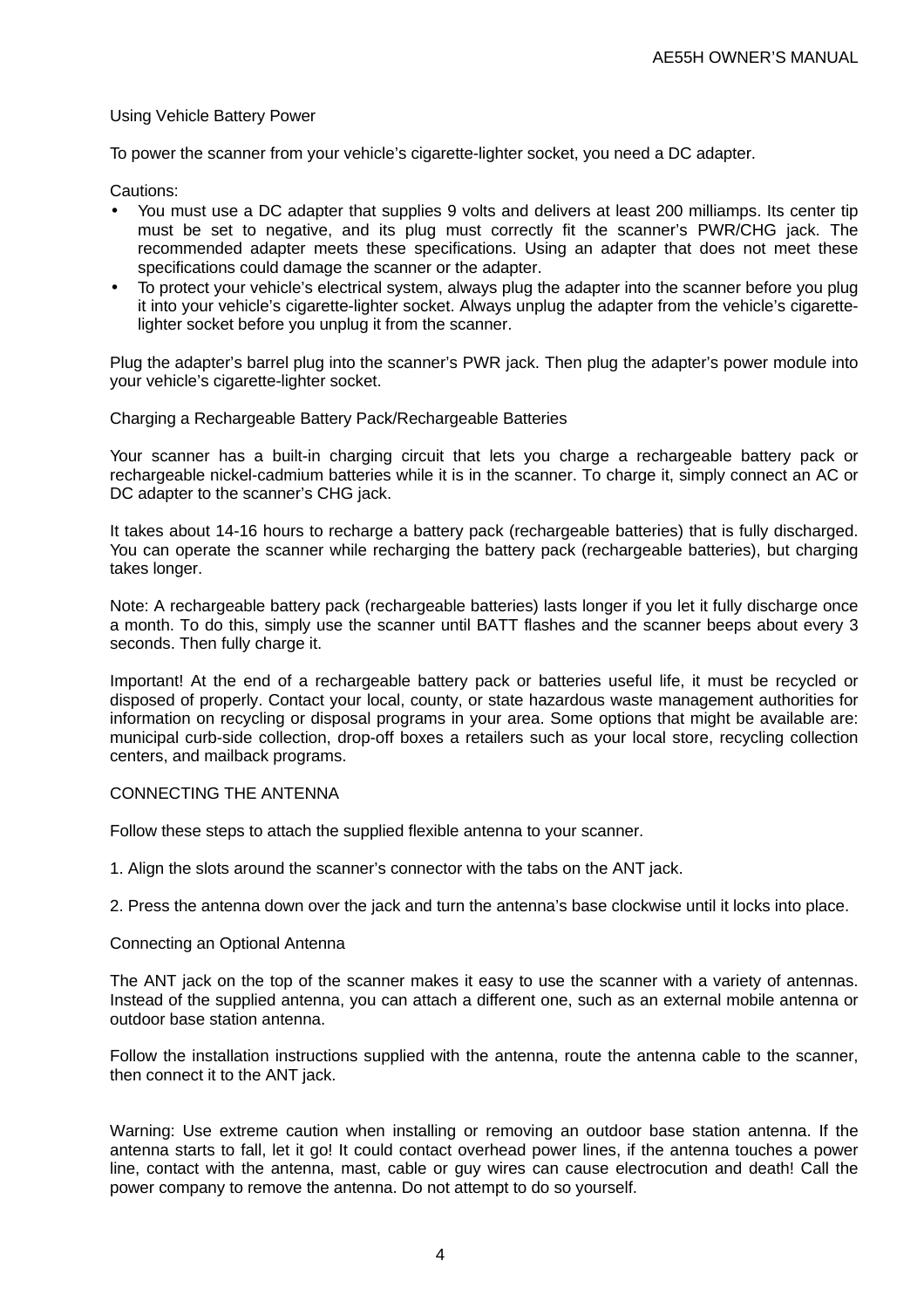# USING THE BELT CLIP

You can use the belt clip for hands-free carrying when you are on the go. Simply slide the belt clip over your belt or waistband.

#### CONNECTING AN EARPHONE/HEADPHONES

For private listening, you can plug an earphone or mono headphones with a 3.5 mm plug into the PHONE jack on top of your scanner. This disconnects the internal speaker.

Caution: To protect your hearing, follow these guidelines when you use an earphone or headphones:

- Do not listen at extremely high volume levels. Extended high-volume listening can lead to permanent hearing loss.
- Once you set the volume, do not increase it. Over time, your ears adapt to the volume level, so a volume level that does not cause discomfort might still damage your hearing.

Warning: Do not use an earphone or headphones with your scanner when operating a motor vehicle or riding a bicycle, in or near traffic. Doing so can create a traffic hazard and could be illegal in some areas.

CONNECTING AN EXTENSION SPEAKER

In a noisy area, an extension speaker or an amplified speaker might provide more comfortable listening.

Plug the speaker cable's 3.5 mm plug into your scanner's PHONE jack.

# YOUR SCANNER

#### A LOOK AT THE KEYPAD

Your scanner's keys might seem confusing at first but this information should help you understand each key's function.

SCAN – scans through the programmed channels.

MANUAL – stops scanning to let you directly enter a channel number.

BAND – selects a preprogrammed search band.

MON – accesses the monitor memory.

LICHT – turns on/off the display's backlight

Up or Down keys -- searches down or up from the currently displayed frequency, or selects the direction when you scan channels.

(key symbol) – locks/unlocks the keypad to prevent accidental entries.

CLEAR – clears an incorrect entry.

PGM – lets you program frequencies into channels.

Number Keys – use these keys to enter the numbers for a channel or frequency.

DLY/. (delay/decimal point) – programs a 2-second delay for the selected channel, or enters a decimal point (necessary when programming frequencies).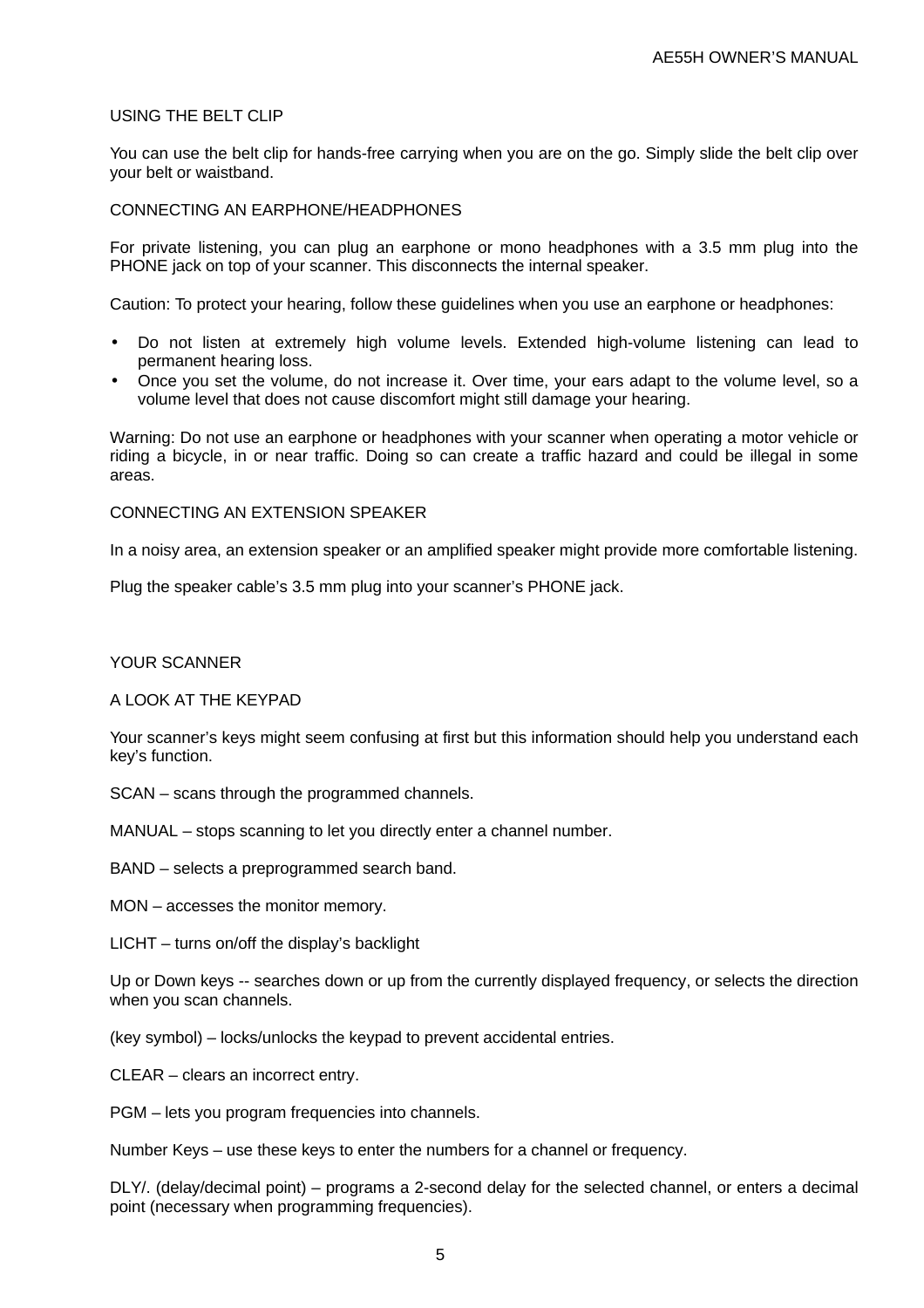L-OUT/E (lockout/enter) – locks out channels so they will not be scanned, or enters frequencies into channels.

# A LOOK AT THE DISPLAY

The display has indicators that show the scanner's current operation.

Add illustration

MAN – appears when you manually select a channel.

SCAN – appears when you scan channels.

MON – appears when you listen to the monitor memory.

BATT – appears when battery power is low.

L/O – appears when you manually select a channel you locked out.

SRCH – appears during a band or direct frequency search.

Up or Down-symbols -- indicates the search or scan direction.

DELAY – appears when you program a 2-seconds delay for a channel.

PGM – appears while you program frequencies into the scanner's channels.

(key symbol) – appears when you lock the keypad.

ch – appears after the digits (1-50) that show which channel the scanner is tuned to.

-d – appears during a direct frequency search.

000.000 – the digits on the right of the display show which frequency the scanner is tuned to.

Error – appears when you make an entry error.

dUPL (duplicate) – appears when you try to store a frequency that is already stored in another channel.

#### UNDERSTANDING BANDS/MONITOR MEMORY

# Search Bands

Your scanner can tune over 27,000 different frequencies. Many of these frequencies are grouped within permanent memory locations called search bands.

| Displayed Search Range (MHz) | Description                  |
|------------------------------|------------------------------|
| 26-40                        | <b>VHF Lo</b>                |
| 40-54                        | VHF-Lo and 6 m Amateur Radio |
| 68-78                        | VHF-Lo                       |
| 78-88                        | VHF-Hi                       |
| 137-144                      | VHF-Hi                       |
| 144-146                      | 2-Meter Amateur Radio        |
| 146-174                      | VHF-Hi                       |
| 410-430                      | UHF                          |
| 430-440                      | 70-cm Amateur Radio          |
| 440-470                      | UHF                          |
|                              |                              |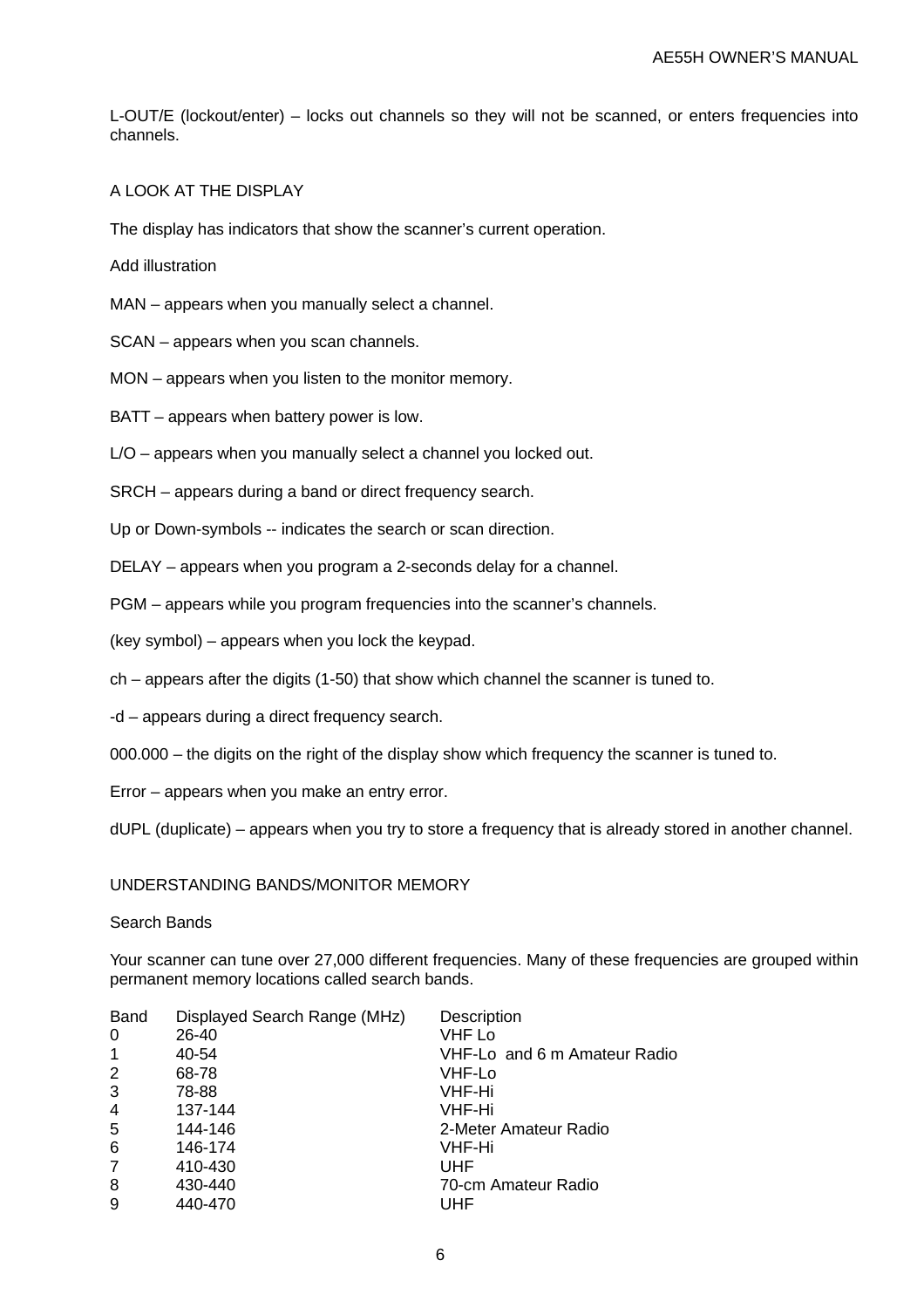You can search these bands to quickly find active frequencies you might want to store into the scanner's channels. For example, if you wanted to search for transmissions between amateur radio operators, you could search only the search bands where you are most likely to hear the transmissions (Bands 5, and 8).

Note: The frequencies in the scanner's search bands are preset. You cannot change them.

Monitor Memory

The scanner also has a monitor memory that you can use to temporarily store a frequency while you decide whether to save it into a channel. This is handy for quickly storing an active frequency when you are searching through an entire band using direct search. See "Direct Search".

## **OPERATION**

TURNING ON THE SCANNER/SETTING VOLUME AND SQUELCH

Note: Make sure the scanner's antenna is connected before you turn it on.

1. Turn SQUELCH fully counterclockwise.

2. Turn VOLUME clockwise until it clicks and you hear a hissing sound.

3. Turn SQUELCH clockwise until the hissing sound stops.

Notes:

. If the scanner picks up unwanted, partial, or very weak transmissions, turn SQUELCH clockwise to decrease the scanner's sensitivity to these signals. If you want to listen to a weak or distant station, turn SQUELCH counterclockwise.

. If SQUELCH is adjusted so you always hear a hissing sound, the scanner does not scan properly.

. If you have not stored frequencies into any channels, the scanner does not scan.

## STORING ACTIVE FREQUENCIES

You can manually store frequencies you already know into the scanner's channels. You can also store frequencies you found using band search directly into channels. You can also store a frequency into a monitor memory then store it into a channel.

If you do not have a reference to frequencies in your area, follow the steps in "Band Search" or "Direct Search" to search for transmissions.

Manually Storing Frequencies

If you know a frequency you want to store, you can store it manually.

1. Press PGM. PGM appears.

2. Use the number keys to enter the channel number where you want to store the frequency (1-50), then press PGM again. Or, repeatedly press PGM until the desired channel number appears.

3. Use the number keys and DLY/. to enter the frequency (including the decimal point) you want to store into that channel.

4. Press E to store the frequency.

Notes:

• If you entered an invalid frequency in Step 3, Error appears, the channel number flashes, and the scanner beeps three times after you press E. Simply repeat Steps 3 and 4.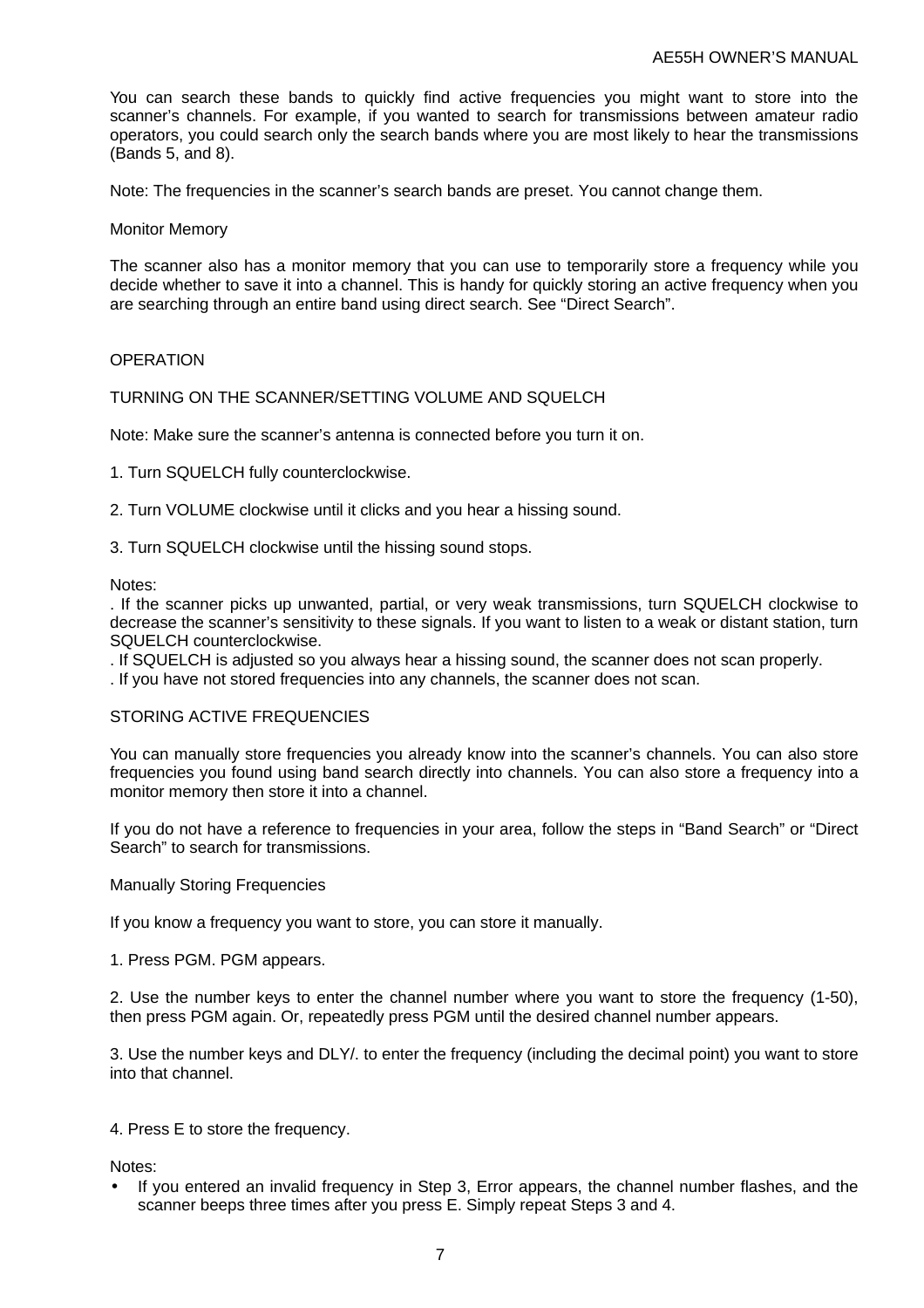- Your scanner automatically rounds the entered frequency down to the nearest valid frequency. For example, if you enter a frequency of 151.4730, your scanner accepts it as 151.4700.
- . If you entered a frequency that is already stored in another channel, dUPL (duplicate) and the lowest-numbered channel containing the duplicate frequency flash for about 3 seconds. To store the frequency anyway, press E again.
- 5. Repeat Steps 2-4 to store more frequencies into channels.

# Band Search

If you do not know of a frequency to store, you can search your scanner's preprogrammed search bands (see "Search Bands") for active frequencies, then store any that you find into your scanner's channels.

Follow these steps to search for and store active frequencies using band search.

1. Press BAND. The last selected band number (B followed by the band number) and the frequency search range appear for about 2 seconds.

2. To select a different band within 2 seconds, enter the band's number (0-9) or repeatedly press BAND until the desired band number appears.

After about 2 seconds, SRCH Up appears, the next available channel flashes, and the scanner begins searching rapidly upward in that band (from lowest to highest frequency) for an active frequency.

Notes:

. To reverse the search direction at any time, hold down the Down key for about 1 second.

. To search the band upward or downward in small increments (in steps or 5 of 12.5 kHz, depending on the band), repeatedly press and release Up or Down.

The scanner stops when it finds an active frequency.

3. To store the displayed frequency in the channel currently flashing on the display, press E. The scanner stores the frequency, then the next available channel flashes and continue the search.

#### Notes:

. After you store a frequency into the last available channel, --ch appears instead of a channel number. If you try to store a channel while --ch appears, Ch FULL appears briefly. In order to store more frequencies, you must clear some channels. See "Clearing a Channel".

#### Direct Search

You can search up or down from the currently displayed frequency and store the frequency into the monitor memory.

1. Press MANUAL or PGM, then use the number keys and DLY/. to enter the frequency where you want to start the search.

Note: To start from a frequency already stored in one of your scanner's channels, press MANUAL or PGM, enter the desired channel number, then press MANUAL or PGM again.

2. Hold down Up or Down for about 1 second to search up or down from the selected frequency.

When the scanner finds an active frequency, it stops searching.

3. To store the frequency in the monitor memory, simply press MON. MON appears on the display.

4. To continue the search, hold down Up or Down for about 1 second.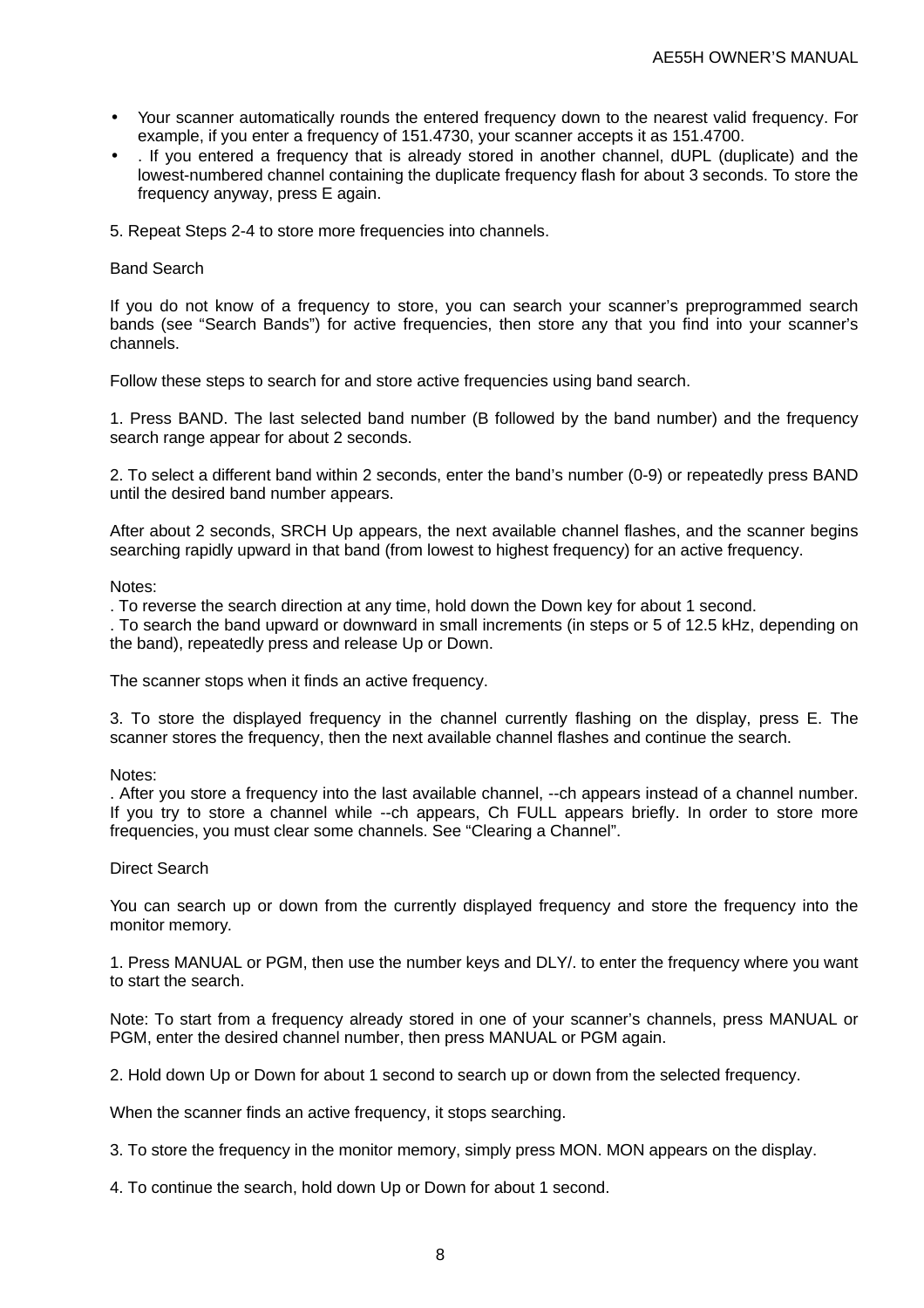# MOVING A FREQUENCY FROM THE MONITOR MEMORY TO A CHANNEL

1. Press MANUAL, enter the channel number where you want to store the frequency, then press PGM. PGM, the frequency number or 000.0000, and the selected channel number appear.

2. Press MON. MON and the frequency appear and the channel number flashes.

3. Press E. MON disappears, the channel number stops flashing, and the scanner stores the frequency in the selected channel.

# MONITORING A STORED CHANNEL

You can continuously monitor a specific channel without scanning. This is useful if you hear an emergency broadcast on a channel and do not want to miss any details – even though there might be periods of silence – or if you simply want to monitor that channel.

Follow these steps to manually select a channel.

- 1. Press MANUAL.
- 2. Enter the channel number.
- 3. Press MANUAL again.

## SCANNING THE CHANNELS

To begin scanning channels or to start scanning again after monitoring a specific channel, press SCAN.

SCAN and Up-symbol appear, and the scanner begins to rapidly scan upward until it finds an active frequency.

If the scanner finds an active frequency, it stops and displays that channel and frequency number, then it automatically begins scanning again when the transmission ends on that frequency.

Notes:

- . You must store frequencies into channels before the scanner can scan them.
- . To change the scanning direction, press Up or Down.
- . The scanner does not scan empty channels.

# LISTENING TO THE MONITOR MEMORY

To listen to the frequency stored in the monitor memory, press MANUAL then MON. MAN, MON and the frequency stored in the monitor memory appear.

#### CLEARING A CHANNEL

#### 1. Press MANUAL.

2. Use the number keys to enter the channel number containing the frequency you want to delete, then press PGM. Or, repeatedly press PGM until the desired channel number appears. PGM appears.

3. Press CLEAR. The frequency number flashes.

4. Press L-OUT. L/O (lockout – see "Locking Out a Channel") appears, the channel number flashes, and the frequency number changes to 000.0000 to indicate the frequency is cleared.

5. To delete more frequencies, repeat Steps 2-4.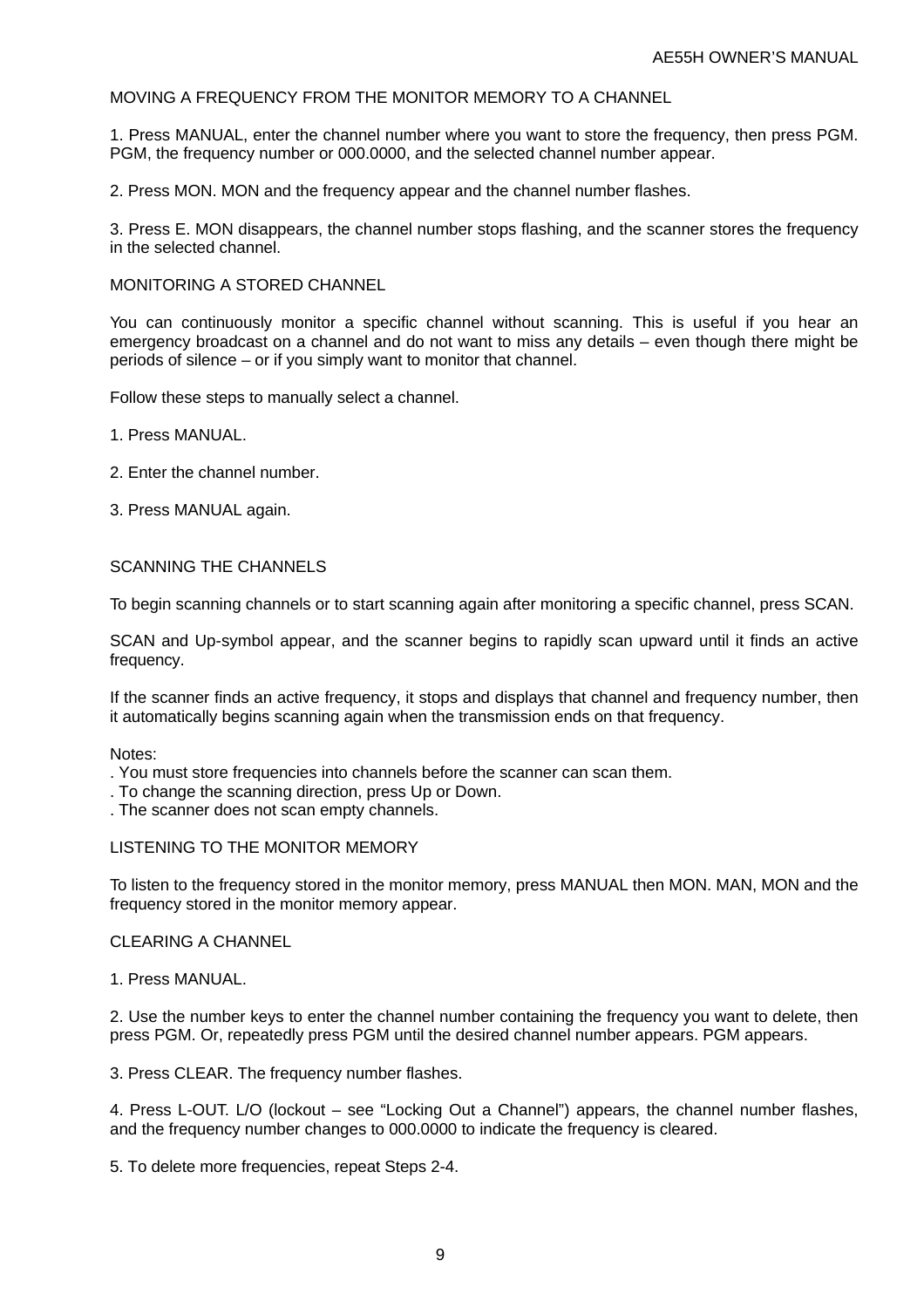# SPECIAL FEATURES

# DELAY

Many agencies use a two-way radio system that might have a pause of several seconds between a query and a reply. To avoid missing a reply, you can program a 2-seocnd delay into any of your scanner's channels. Then, when the scanner stops on the channel, DELAY appears and the scanner continues to monitor the channel for 2 seconds after the transmission stops before it resumes scanning.

You can program a 2-second delay in any of these ways:

. If the scanner is scanning and stops on an active channel, quickly press DLY before it starts to scan again.

. If the desired channel is not selected, manually select the channel then press DLY.

. If the scanner is searching, press DLY during the search.

DELAY appears and the scanner automatically adds a 2-second delay to every transmission it stops on.

## LOCKING OUT A CHANNEL

You can scan existing channels faster by locking out a channel that has a continuous transmission.

To lock out a channel, select the channel then press L-OUT. L/O appears.

To remove the lockout from a channel, manually select the channel then press L-OUT until L/O disappears.

#### Notes:

. You can still manually select locked-out channels.

. Your scanner automatically locks out empty channels.

#### USING THE DISPLAY BACKLIGHT

You can turn on the display's backlight for easy viewing in dimly-lit areas. Press LICHT to turn on the display light for 5 seconds. To turn off the light before it automatically turns off, press LICHT again.

# TURNING THE KEY TONE ON AND OFF

Each time you press any of the scanner's keys (except (key symbol) and LICHT), the scanner sounds a tone.

Follow these steps to turn the scanner's key tone off or back on.

1. If the scanner is on, turn VOLUME counterclockwise until it clicks to turn it off.

2. While you hold down the 2 and E keys, turn on the scanner.

3. After 1 second, release 2 and E.

# USING THE KEYLOCK

Once you program your scanner, you can protect it from accidental program changes by turning on the keylock feature. When the keypad is locked, the only controls that operate are LICHT, VOLUME, and SQUELCH (and the scanner continues to scan channels).

To turn on the keylock, hold down (key symbol) for about 3 seconds until (key symbol) appears. The scanner beeps three times (if the key tone is turned on). To turn it off, hold (key symbol) for about 3 seconds until (key symbol) disappears.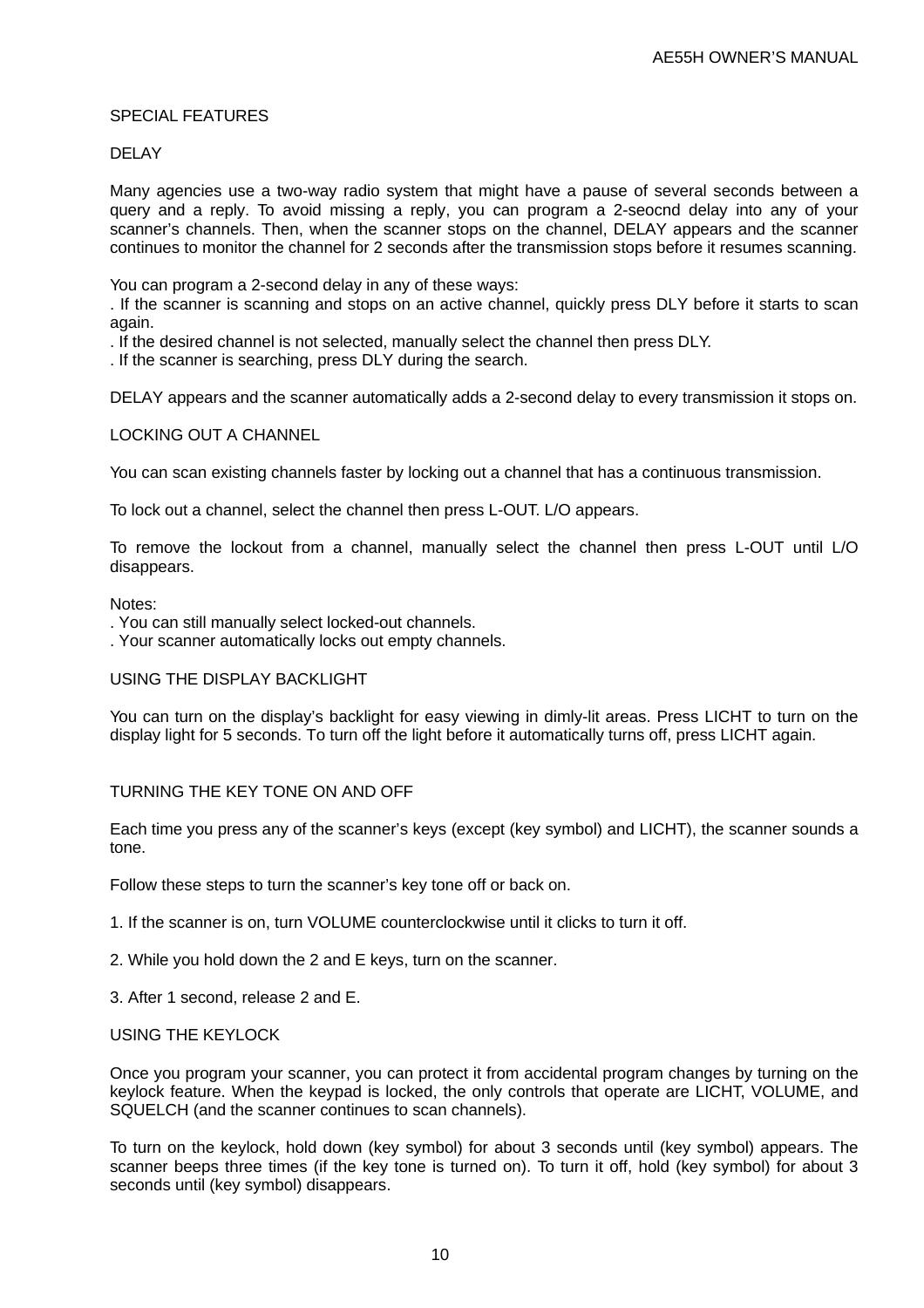# GENERAL GUIDE TO SCANNING

# BIRDIE FREQUENCIES

Every scanner has birdie frequencies. Birdies are signals created inside the scanner's receiver. These operating frequencies might interfere with broadcasts on the same frequencies. If you program one of these frequencies, you hear only noise on that frequency. If the interference is not severe, you might be able to turn SQUELCH clockwise to cut out the birdie.

To find the birdies in your scanner, being by disconnecting the antenna and moving it away from the scanner. Make sure that no other nearby radio or TV sets are turned on near the scanner. Use the search function and scan every frequency range from its lowest frequency to the highest. Occasionally, the searching will stop as if it had found a signal, often without any sound. That is a birdie. Make a list of all the birdies in your scanner for future reference.

# SPECIFIED INTERVALS

Frequencies in different bands are accessible only at specific intervals. For example:

| <b>Frequency Ranges</b>               | Specified Interval |
|---------------------------------------|--------------------|
| 26-54, 68-88, 137-144 and 146-174 MHz | 5.0 kHz steps      |
| 144-146 and 380-512 MHz               | 12.5 kHz steps     |

# TROUBLESHOOTING

If your scanner is not working as it should, these suggestions might help you eliminate the problem. If the scanner still does not operate properly, take it to your local store for assistance.

| Problem                                                                                                   | <b>Possible Causes</b>                                                                                          | Remedies                                                                                                                                             |
|-----------------------------------------------------------------------------------------------------------|-----------------------------------------------------------------------------------------------------------------|------------------------------------------------------------------------------------------------------------------------------------------------------|
| The scanner<br>does not work<br>at all.                                                                   | The AC or DC adapter is not<br>properly connected.                                                              | Be sure the adapter is plugged into<br>a working AC outlet or cigarette-<br>lighter socket, and is fully<br>inserted into the scanner's<br>PWR jack. |
|                                                                                                           | The internal batteries/battery<br>pack needs to be recharged, or<br>the non-rechargeable batteries<br>are dead. | Charge the rechargeable batteries<br>or battery pack, or replace non-<br>rechargeable batteries with fresh<br>batteries.                             |
| Poor or no<br>reception.                                                                                  | Improperly connected antenna.                                                                                   | Be sure the antenna is properly<br>connected.                                                                                                        |
|                                                                                                           | Programmed frequencies are the<br>same as birdie frequencies.                                                   | Avoid programming frequencies<br>listed under "Birdie Frequencies"<br>on Page ??.                                                                    |
| Scanner is on,<br>but does not<br>scan                                                                    | SQUELCH is not correctly<br>adjusted.                                                                           | Adjust SQUELCH clockwise (see<br>"Turning On the Scanner/Setting<br>Volume and Squelch".                                                             |
| In the scan<br>mode, the<br>scanner locks<br>on frequencies<br>that have an<br>unclear trans-<br>mission. | Programmed frequencies are the<br>same as birdie frequencies.                                                   | Avoid programming frequencies<br>listed under "Birdie Frequencies"<br>or only listen to them manually                                                |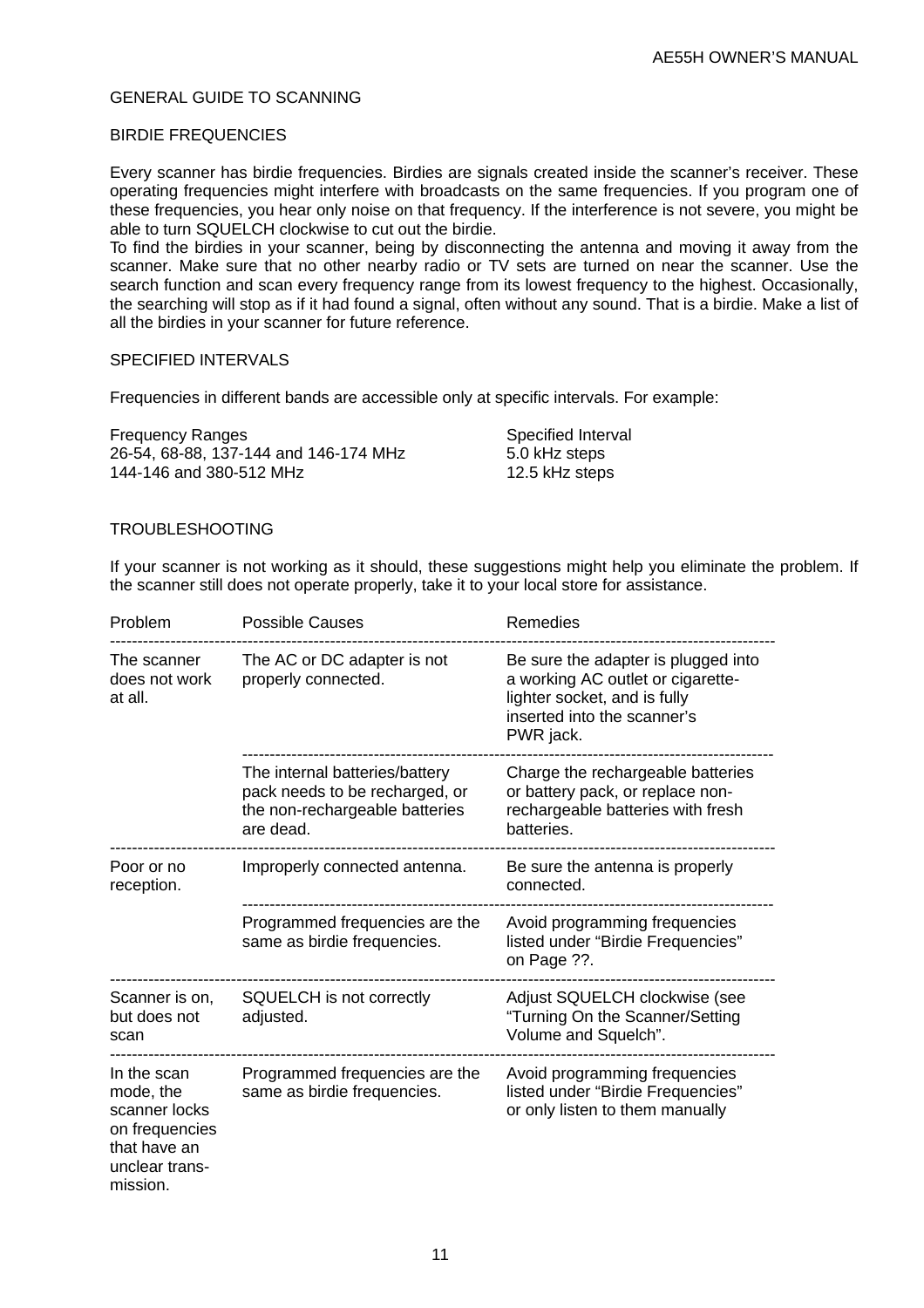# RESETITNG/INITIALIZING THE SCANNER

If the scanner's display locks up or does not work properly after you connect a power source, you might need to reset or initialize it.

Important: If you have problems, first try to reset the scanner. If that does not work, you can initialize the scanner, however, initializing clears all frequencies you stored in the scanner's memory and initialilzes the scanner to its default settings.

# Resetting the Scanner

1. Turn off the scanner, then turn it on again.

2. Insert a pointed object, such as a straightened paper clip, into the reset hole on the side of the scanner. Then gently press and release the reset button inside the opening. The display goes blank, then information reappears.

## Initializing the Scanner

Important: This procedure clears all frequencies you stored in the scanner's memory and initializes the scanner to its default settings. Initialize the scanner only when you are sure the scanner is not working properly.

1. Turn off the scanner, then turn it on again.

2. While holding down CLEAR, insert a pointed object, such as a straightened paper clip, into the reset hole on the side of the scanner. Then gently press and release the reset button inside the opening. The display goes blank, then information reappears.

Note: You must release the reset button before you release CLEAR. Otherwise, the memory might not clear.

3. When the display reappears, release CLEAR.

# CARE AND MAINTENANCE

The following suggestions will help you care for your scanner so you can enjoy it for years.

Keep the scanner dry. If it gets wet, wipe it dry immediately.

Use only fresh batteries of the required size and type. Always remove old and weak batteries. They can leak chemicals that destroy electronic circuits.

Handle the scanner gently and carefully. Dropping it can damage circuit boards and cases and can cause the scanner to work improperly.

Use and store the scanner only in normal temperature environments. Temperature extremes can shorten the life of electronic devices, damage batteries, and distort or melt plastic parts.

Keep the scanner away from dust and dirt, which can cause premature wear of parts.

Wipe the scanner with a damp cloth occasionally to keep it looking new. Do not use harsh chemicals, cleaning solvents, or strong detergents to clean the scanner.